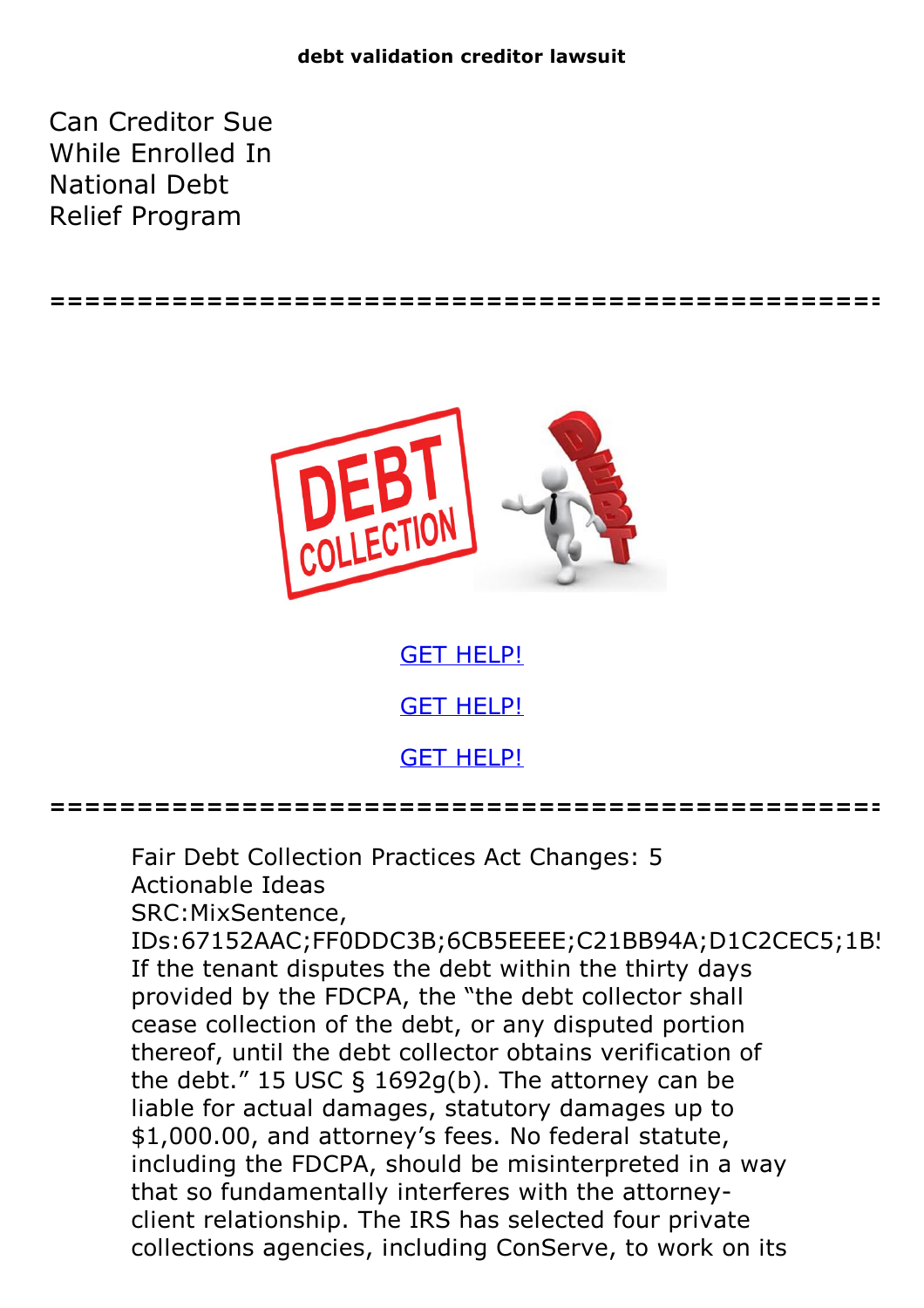behalf and assist taxpayer's with overdue taxes. The FDCPA does not give consumers, federal courts, or federal regulators the power to regulate the private interactions between a creditors' rights attorney and the client. Lawyers who do not have a creditors' rights practice may be tempted to dismiss the theory as an anomaly, a unique risk that was knowingly assumed by a limited group of practitioners who are subject to the FDCPA.

It has morphed into an undefined standard of care that gives consumers and federal regulators a license to challenge all aspects of a creditors' rights attorney's representation of the client. Pro Tip: If faced with a lawsuit, it may be worth consulting with an attorney especially if the debt is old or if you believe the debt collector has violated any of your rights described below. If the debt is legitimate, then you have to pay it, but you still have rights. If your debt is small and affordable, and you just want to clean up your credit score or stop the calls, then pay it. If you send both disputes at the same time, the Creditor is mandated to respond to you before responding to the Credit Bureaus - further lengthening the timeframe and workload for both the Credit Bureaus and Debt Collectors. If collectors are calling incessantly, calling workplaces when they know it is not allowed by employers, jeopardizing a consumer's job or harassing debtors' friends or neighbors, a cease communication letter can be sent. Borrowers may choose to bargain for better repayment terms, to have the debt reported as paid in full on their credit reports or to have calls cease altogether.<br>And when you consider their agenda of wanting to

collect from you as quickly as possible, it just makes sense for them to pursue with an approach that a cease and desist letter cannot negate: a lawsuit. A fair debt collection attorney has the right to file a lawsuit against the collection agency in a federal court. Clients and lawyers have the right to decide what level of attorney review or "involvement" is appropriate for collection matters. All attorneys and their clients should reject the "meaningful attorney involvement" doctrine. Indeed, the "meaningful attorney involvement" doctrine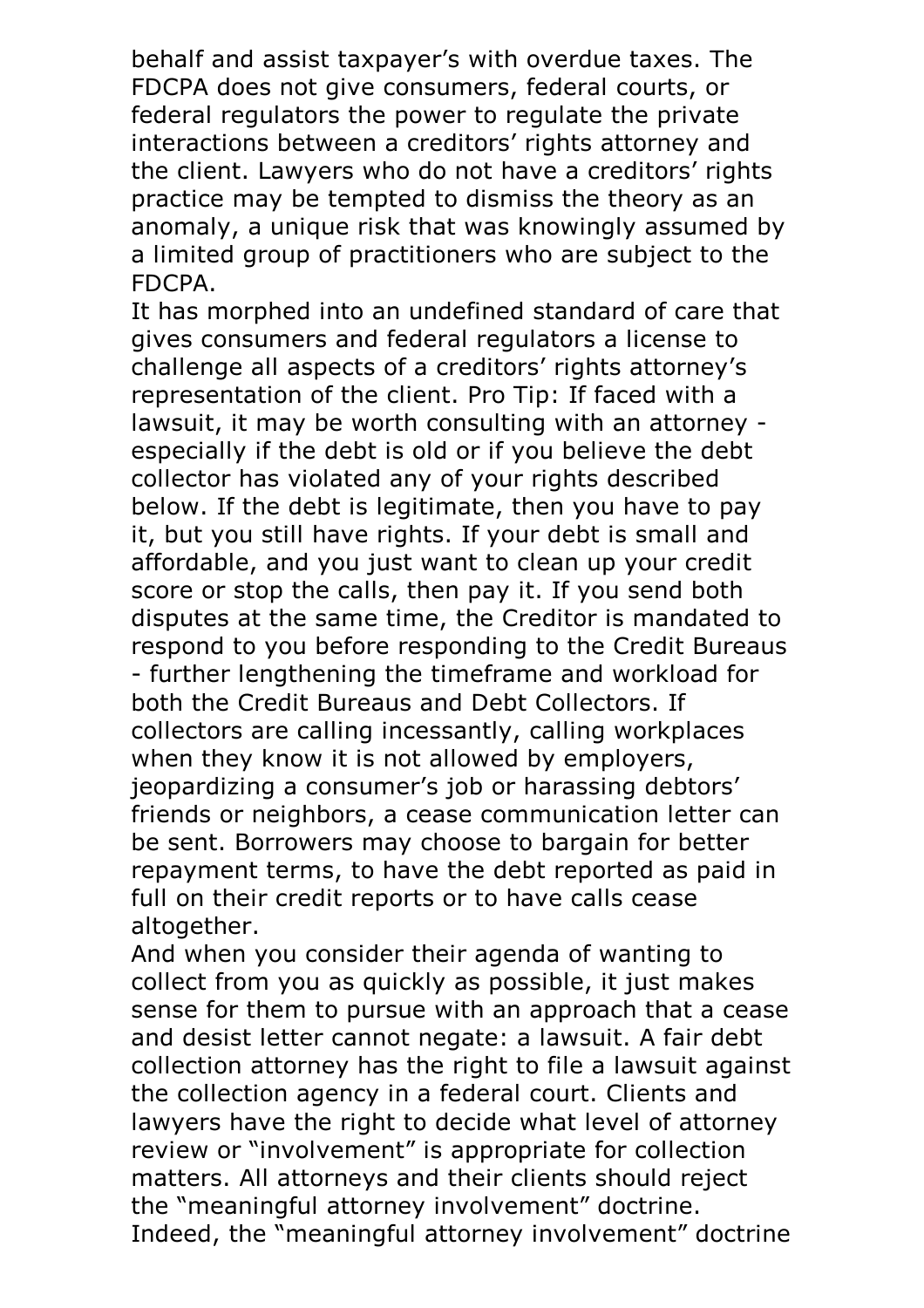arose from cases that did not even involve letters sent by attorneys. All attorneys, and their clients, should be disturbed by the evolution of the "meaningful attorney involvement" and its implications for the legal profession. A notice sent by an attorney must disclose to the tenant that the attorney is a debt collector and is attempting to collect a debt and that any information obtained will be used for that purpose. In 1995 it held that the FDCPA did apply to "the litigating activities of lawyers" so long as they "regularly collect or attempt to collect, directly or indirectly, consumer debts owed or due or asserted to be owed or due another." Heintz v. Jenkins, <sup>514</sup> U.S. The FDCPA regulates <sup>a</sup> debt collector's activity to collect <sup>a</sup> consumer debt. See <sup>15</sup> U.S.C. § 1692a. However, the Supreme Court has long settled the issue as to whether FDCPA regulates most attorneys' collections of consumer debts. 291, 294 (1995) citing 15 U.S.C. Advantis Credit are a debt collection agency; this means that they can buy debts from numerous businesses and legally pursue them, as long as they meet specific standards and guidelines, to make a profit. There are three common punishments for when a debtor loses a court case. Id. But if a landlord's attorney sends out the three day notice, the attorney has likely violated the Fair Debt Collection Practices Act ("FDCPA") and exposed that attorney and the landlord to risk.

The advantages of Different types of Fair Debt Collection Practices Act SRC:MixSentence,

IDs:8608C10F;C396CB79;7BEAF419;017A0807;F8AE2F16;B20F Letters started arriving three months after she bought her house, until one day she received an alreadyopened letter which stated that the following week an enforcement agent would be coming "for the purpose of taking control of goods and transporting such controlled goods to a place of sale". If the enforcement period is less than 7 years, the credit bureaus remove it after 7 years. Once the statute of limitations period expires on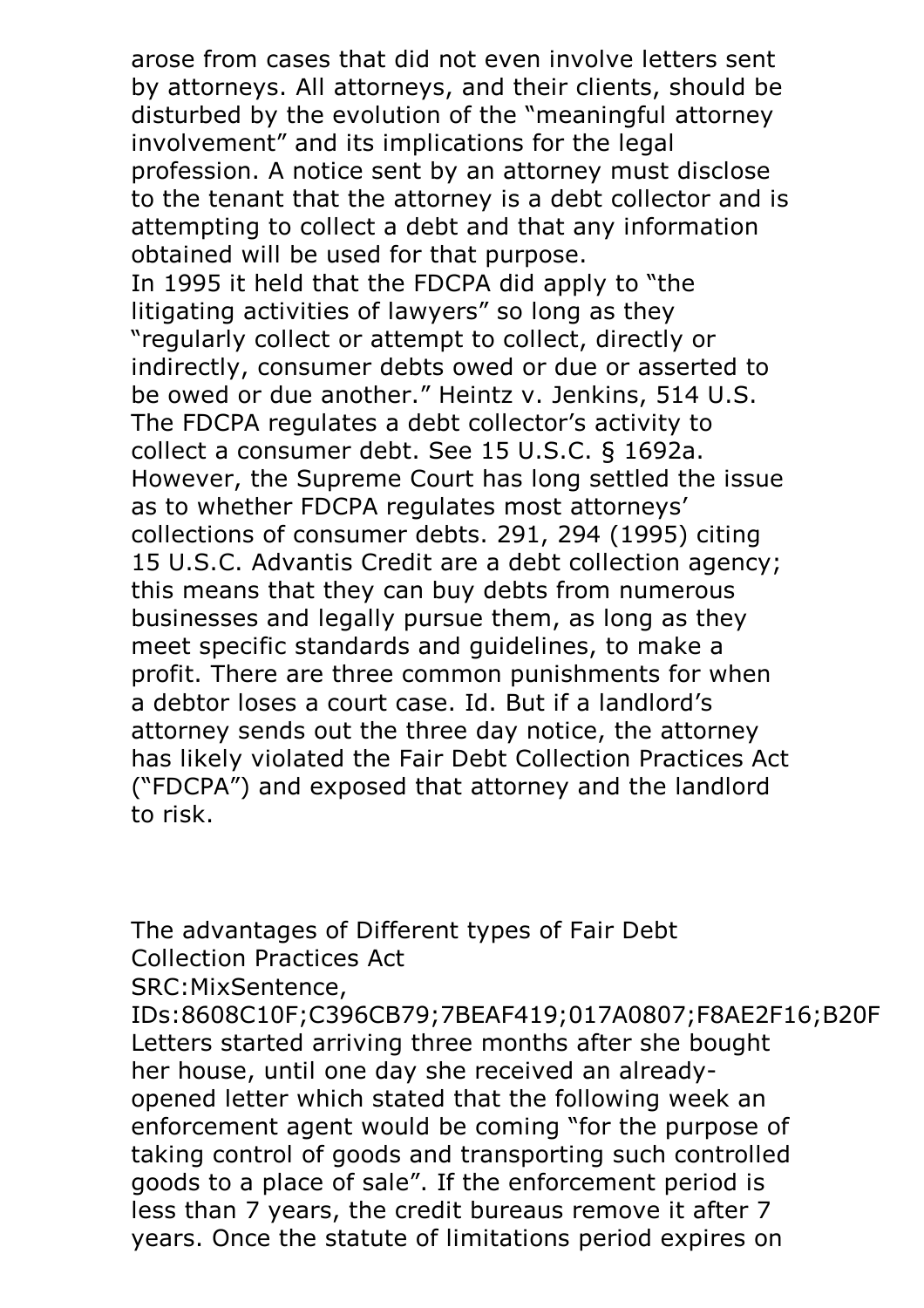a particular debt (usually between two and six years), it's no longer available through litigation. Third Circuit Court of Appeals, that loophole is no longer an option for collectors. Alternatively, another option is to hire a professional to stop debt collector calls for you. In practice, debt collection agencies are known to continue to call even after being asked to stop. In many cases, these creditors are persistent and call you frequently in an attempt to collect on the debt. The FDCPA prohibits debt collectors from using unfair, deceptive, or abusive practices when they try to collect on <sup>a</sup> debt, including those of your deceased loved ones. The FDCPA also has provisions that detail how to get bill collectors to stop calling you at home and at work. If you tell a debt collector to stop calling, make sure to note the date and time of the call, with whom you spoke, and what was said. Under the FDCPA, debt collectors cannot make repetitious phone calls with the intent to annoy or harass. Third, make clear to the debt collector in writing your situation and circumstances, along with your communication preferences. 1692b(6)), once you have an attorney, all communication regarding the debt must go through the attorney. If you have legal representation, such as a bankruptcy attorney or a fair debt attorney, debt collectors must stop calling you. It's important to note that sending a cease and desist letter does not eradicate any debt you may owe - and the collector might pursue legal remedies - but the calls should stop. While it may seem odd to have legal representation, many consumers who have experienced debt collection harassment reach out to fair debt attorneys to assert their rights under the FDCPA.

In the name of thin-profit margins, the current mortgage foreclosure crisis has pushed many loan servicers and bank attorneys to limits of these consumer protection laws. Should you consider a debt consolidation loan? Fin. Grp., Inc., the court determined that the debt collection agency had violated the law when <sup>a</sup> debt collector repeatedly called Mr. Chiverton at work even though Mr. Chiverton told him to stop. If you are being called multiple times of the day or are being called without your consent it is